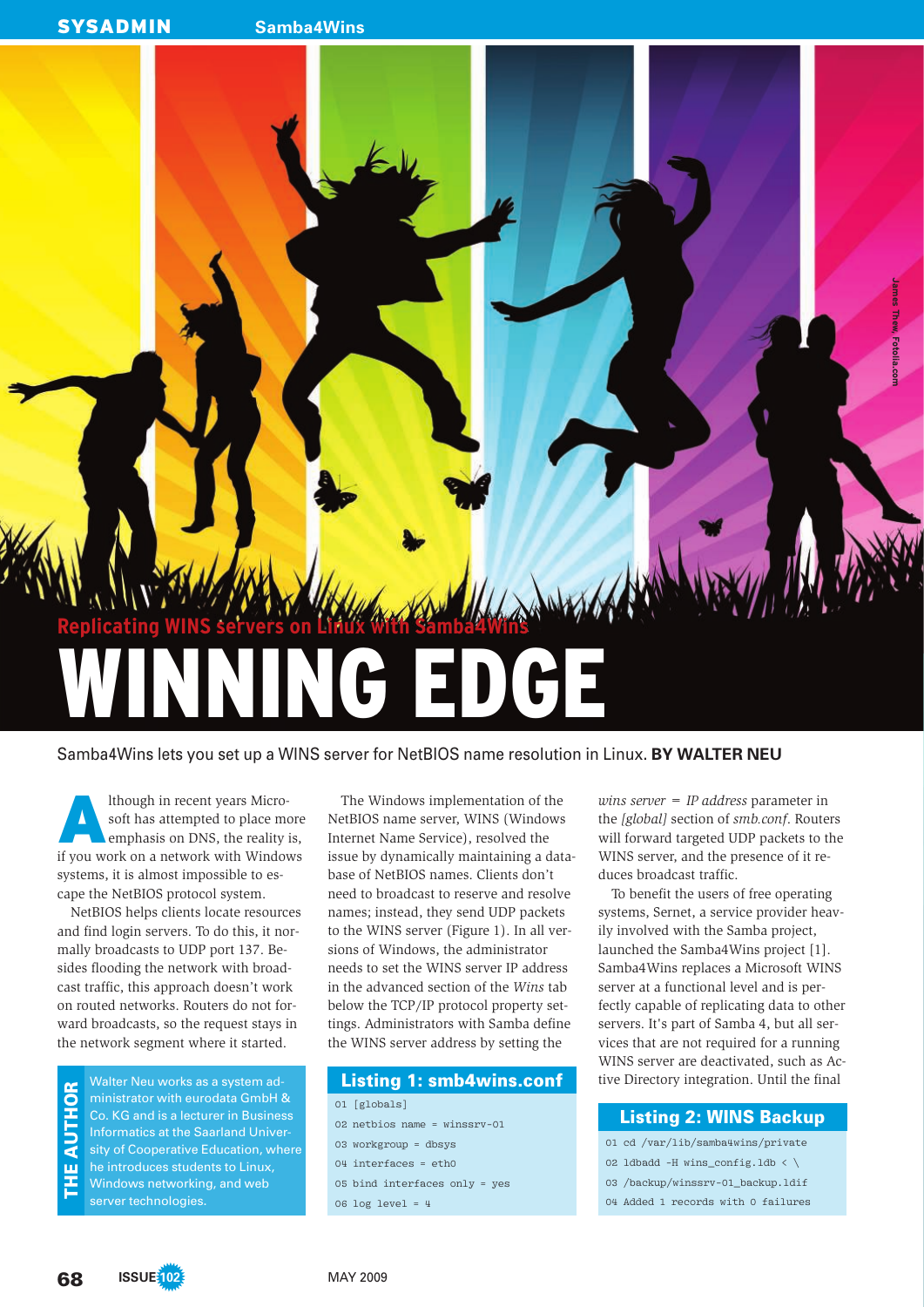

Figure 1: A machine called SABAKI registers its name and IP with the WINS server as a Type Ox20 resource and receives an acknowledgment. OKAWANGO resides on another subnet and receives a response to a targeted UDP request (3) for SABAKI. This would be impossible by broadcasting.

Samba 4 release, when Samba packages will replace the Samba4Wins application, admins can run the Samba4Wins daemon parallel to Samba 3.0.21 or newer. Although you can run a WINS server without Samba4Wins, it offers no free software option for replicating with other WINS servers, and many complex networks need this ability.

# **Preventing Flooding**

Samba4Wins source and binary packages are available for Debian derivates and the major enterprise distributions RHEL 4, SLES 9, and SLES 10 [1]. The servers can run parallel to an existing Samba installation as separate *smbd-4wins* daemons.

The *samba4wins.conf* configuration file is located in the */etc/samba4wins/* directory. The developers recommend launching the server with the default settings (i.e., an empty file). If you set *log level = 4*, you can monitor what is going on inside the server. The *samba4wins.conf* configuration file also supports a number of parameters from Samba 3 that you might be familiar with (see Listing 1). If you are running Samba4Wins parallel to Samba 3, you need to set the *nbtd:dis able\_broadcast* option to *yes* to prevent Samba4 Wins from responding to broadcasts on UDP port 137.

The configuration parameters for a WINS repli-

cation partner are stored in a Samba LDB database, *wins\_config.ldb*, which the server expects to find in the */var/lib/ samba4 wins/private/* directory. If you want to check or modify the entries in the database, use the *ldbedit* tool, which will open the database contents in your favorite editor so you can set the replication partners for your WINS server. To allow this, type:

cd /var/lib/samba4wins/private ldbedit -H wins config.ldb -a